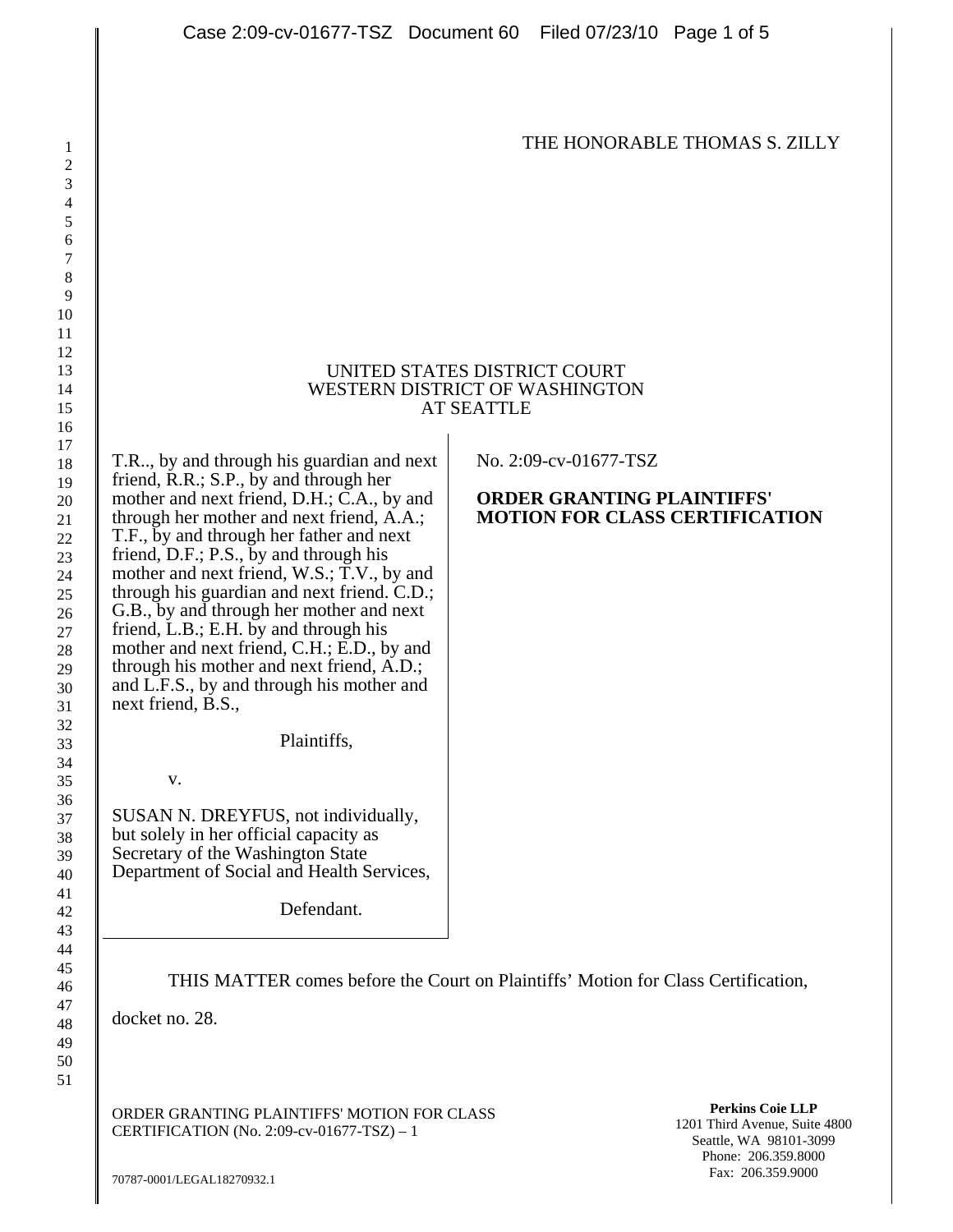Plaintiffs and Defendant have stipulated that certification of the following class is currently appropriate: All persons under the age of 21 who now or in the future: (1) meet or would meet the State of Washington's Title XIX Medicaid financial eligibility criteria; (2) are determined and documented by a licensed practitioner of the healing arts operating within the scope of their practice as defined by Washington state law, to have a mental illness or condition, or had a screen or an assessment been conducted by such practitioner, would have been determined and documented to have a mental illness or condition; (3) have a functional impairment, which substantially interferes with or substantially limits the ability to function in the family, school or community setting; and (4) for whom intensive home and community based services coverable under Title XIX Medicaid and eligible for Federal Financial Participation, have been, or would have been recommended by a licensed practitioner in order to correct or ameliorate a mental illness or condition. The Parties' stipulation reserves rights to challenge class certification and the class definition based upon ongoing discovery. The Court finds that certification of the proposed class is appropriate under Federal Rule of Civil Procedure  $23(a)$  in that "(1) the class is so numerous that joinder of all members is impracticable; (2) there are questions of law and fact common to the class; (3) the claims or defenses of the representative parties are typical of the claims or defenses of the class; and (4) the representative parties will fairly and adequately protect the interests of the class." The Court also finds that the allegations of the proposed class satisfy the requirement of Federal Rule of Civil Procedure 23(b)(2) that "the party opposing the class has acted or refused to act on grounds that apply generally to the class, so that final injunctive relief or corresponding declaratory relief is appropriate respecting the class as a whole." The Court therefore GRANTS plaintiffs' motion

ORDER GRANTING PLAINTIFFS' MOTION FOR CLASS CERTIFICATION (No. 2:09-cv-01677-TSZ) – 2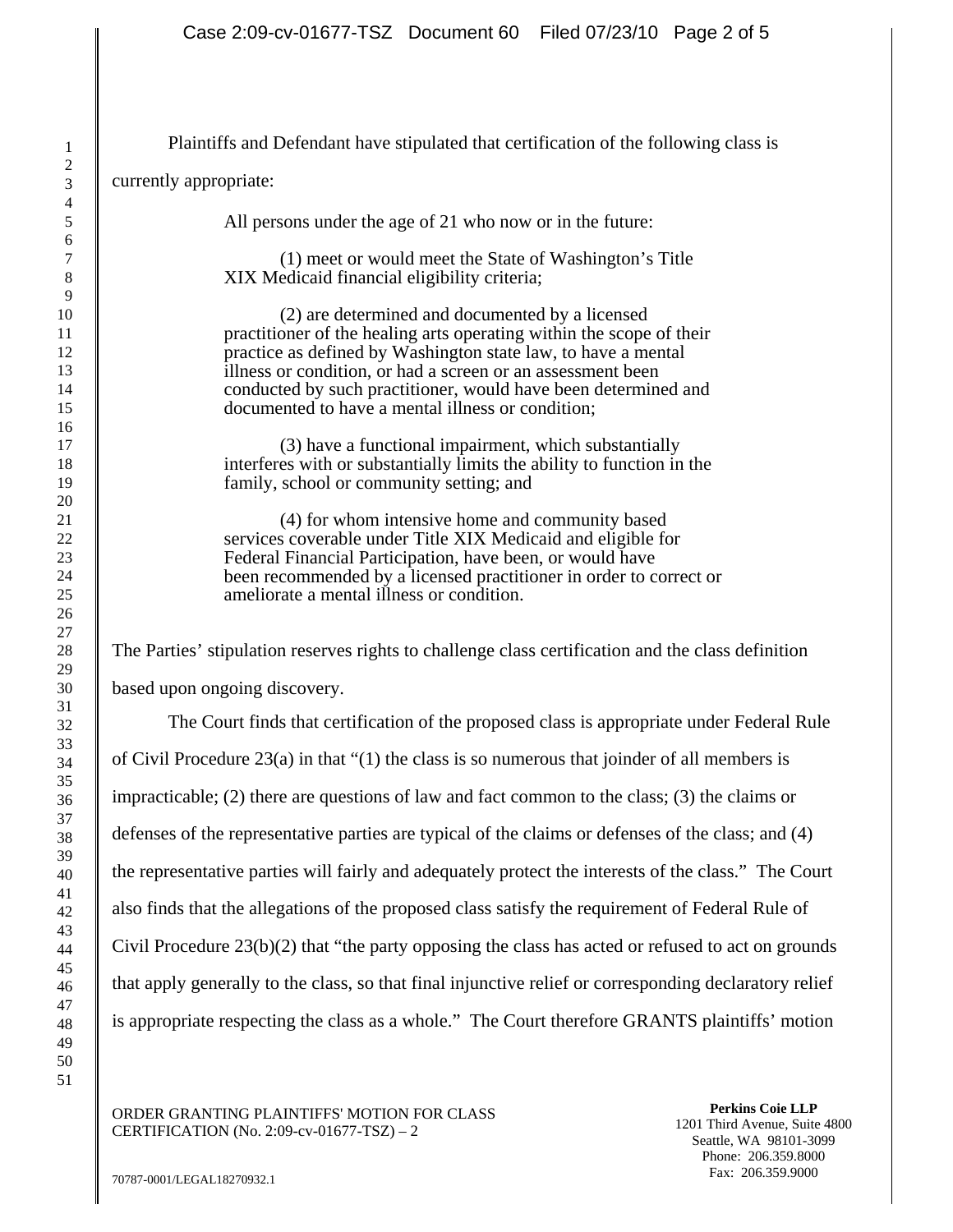for class certification, docket no. 28, and CERTIFIES the class as defined by the parties' stipulation.

The representative named plaintiffs are T.R., by and through his guardian and next friend, R.R.; S.P., by and through her mother and next friend, D.H.; C.A., by and through her mother and next friend, A.A.; T.F., by and through her father and next friend, D.F.; P.S., by and through his mother and next friend, W.S.; T.V., by and through his guardian and next friend. C.D.; G.B., by and through her mother and next friend, L.B.; E.H. by and through his mother and next friend, C.H.; E.D., by and through his mother and next friend, A.D.; and L.F.S., by and through his mother and next friend, B.S.

The Court appoints Disability Rights Washington, the National Health Law Program, the National Center for Youth Law, and Perkins Coie as class counsel.

This order is without waiver of any right of any party to move to modify this order. Defendant may file motions seeking to decertify the class, remove any of the named plaintiffs, or to amend the class definition, as the issues or facts in the case are further identified or developed, and to challenge the designation of multiple law firms if it appears that such designation is unnecessarily increasing the cost of litigation or is otherwise interfering with the efficient management of this case. Plaintiffs are not required to provide notice to the unnamed class members.

DATED this 23rd day of July, 2010.

1 hames Sall

Thomas S. Zilly United States District Judge

ORDER GRANTING PLAINTIFFS' MOTION FOR CLASS CERTIFICATION (No. 2:09-cv-01677-TSZ) – 3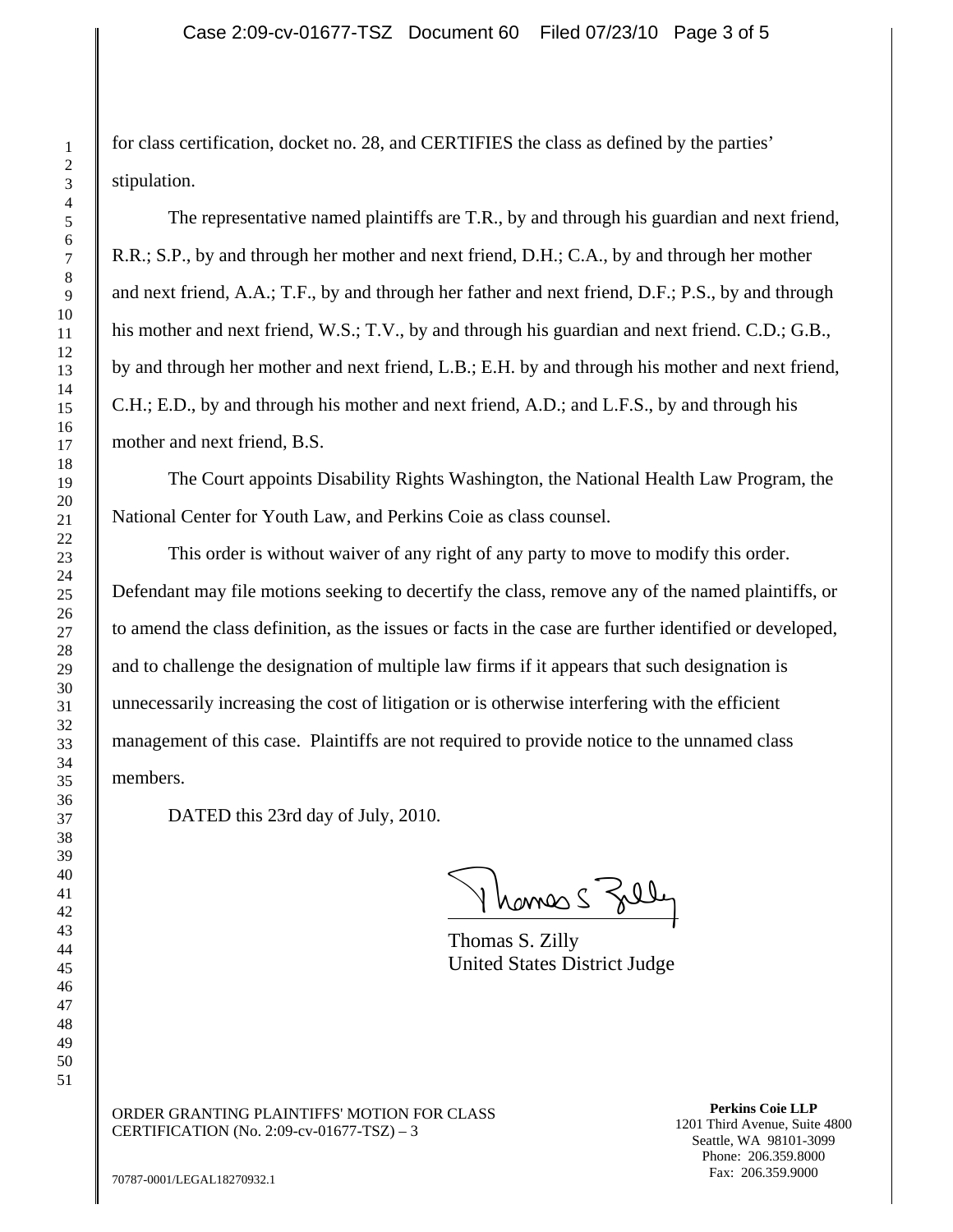## FOR PLAINTIFFS:

*/s/Regan Bailey*  Regan Bailey, WSBA No. 39142 reganb@dr-wa.org Susan Kas, WSBA No. 36592 susank@dr-wa.org **DISABILITY RIGHTS WASHINGTON**  315 5<sup>th</sup> Avenue South, Suite 850 Seattle, WA 98104 Telephone: (206) 324-1521 Facsimile: (206) 957-0729

*/s/Susan E. Foster*  Susan E. Foster, WSBA No. 18030 SFoster@perkinscoie.com Frederick B. Rivera, WSBA No. 23008 FRivera@perkinscoie.com Travis A. Exstrom, WSBA No. 39309 TExstrom@perkinscoie.com **PERKINS COIE LLP** 1201 Third Avenue, Suite 4800 Seattle, WA 98101-3099 Telephone: (206) 359.8000 Facsimile: (206) 359.9000

ATTORNEYS FOR PLAINTIFFS

*/s/Patrick Gardner* 

Patrick Gardner, CB No. 208199 pgardner@youthlaw.org Bryn Martyna, CB No. 239852 bmartyna@youthlaw.org Fiza Quraishi, CB No. 252033 fquraishi@youthlaw.org **NATIONAL CENTER FOR YOUTH LAW**  405  $14^{\text{th}}$  Street,  $15^{\text{th}}$  Floor Oakland, CA 94612 (510) 835-8098

*/s/Jane Perkins* 

Jane Perkins, SBN 104784 perkins@healthlaw.org **NATIONAL HEALTH LAW PROGRAM**  211 N. Columbia Street Chapel Hill, NC 27514 Telephone: (919) 968-6308

ORDER GRANTING PLAINTIFFS' MOTION FOR CLASS CERTIFICATION (No. 2:09-cv-01677-TSZ) – 4